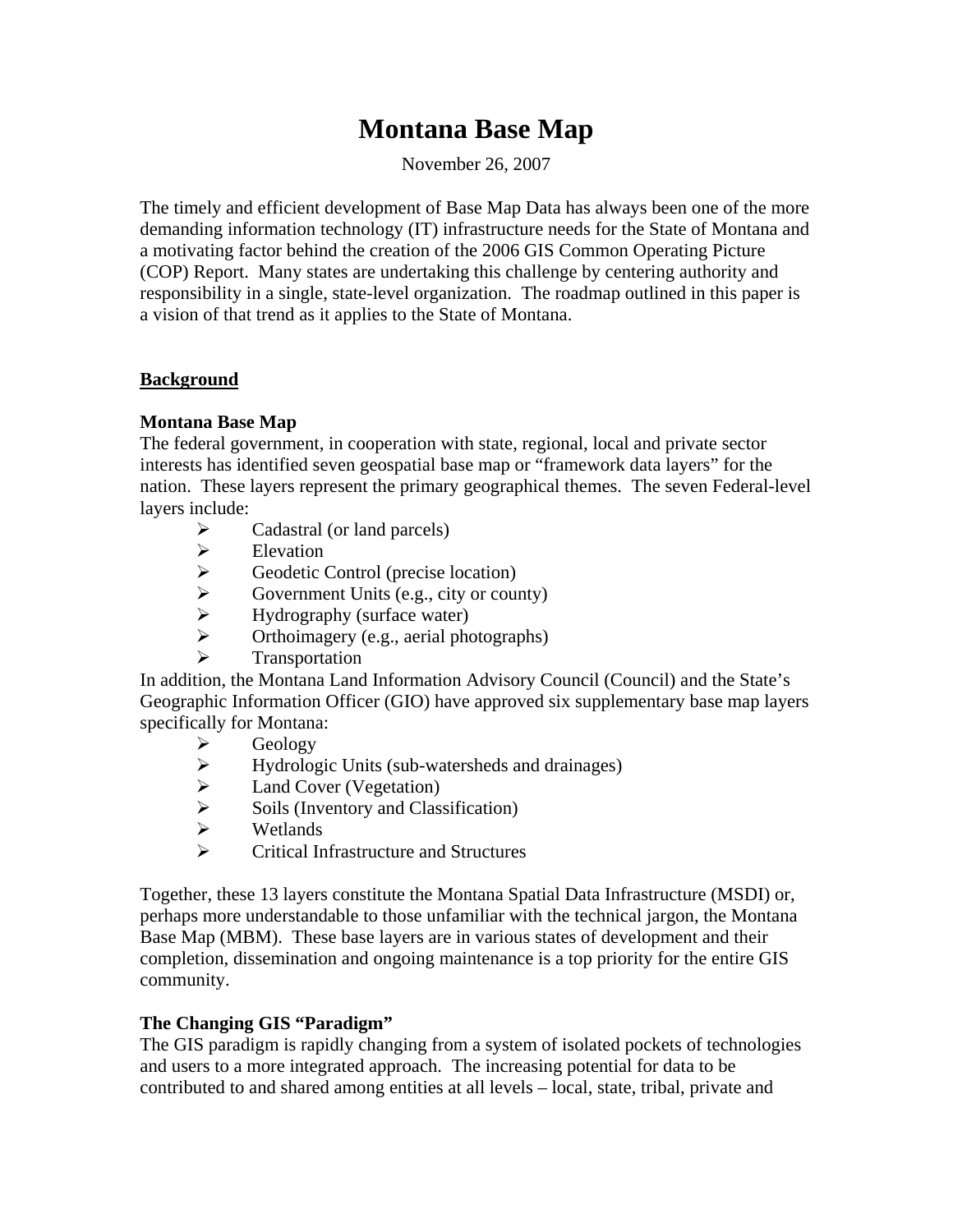federal – in a system where connectivity encourages a better source of information overall, is both encouraging and daunting.

The concept of a Statewide, 'federated' system where a series of independent entities form a cohesive data sharing system whose connectivity enables all participants to create and use information, is more in demand now that it has ever been. From that, one thing is absolutely clear, besides the creation and maintenance of quality data; a primary success factor is the ability to locate data anywhere within the federation network and deliver that geospatial information to the consumer. Interestingly enough, championing that demand is not just the GIS community but also organizational decision makers.

# **Common Operating Picture (COP)**

Given the criticality of the MBM and the changing GIS technological landscape, the COP clearly envisioned the development of a centrally managed, accessible Montana base map. However, the "center" is not just a physical location but also a virtual federation of data creators, data storage facilities, clearinghouses and information consumers. At the same time, the COP clearly supports a central position of authority (GIO) - the person responsible for providing:

- 1. Leadership
- 2. Guidance
- 3. Advocating for funding
- 4. Developing and enforcing standards
- 5. Setting policy
- 6. Oversight of the GIS coordination activities
- 7. Being the final arbitrator for all GIS roles/responsibilities

# **Vision**

Given this background, the question becomes "Where are we going and how do we get there?"

The vision from the GIS community has always been to mainstream geospatial information and tools into appropriate public and private organizations. This means building upon the excellent Montana Base Map services work already accomplished by the State, Federal Government, tribes, local governments and the private sector. That is, enhancing the quality, quantity and acceptance of GIS information across and within entity boundaries, and providing more timely and accurate geospatial information to the public and public decision-makers. Further, policy-level support for long-term financial stability of the infrastructure depends on the success of this vision.

It is clear that the GIO is accountable within State government for moving that vision forward and consequently, is the State's central GIS authority. It is also obvious that to be effective there needs to be a balance between centralized and decentralized activities; neither extreme will produce the desired results. Therefore, the GIO must base decisions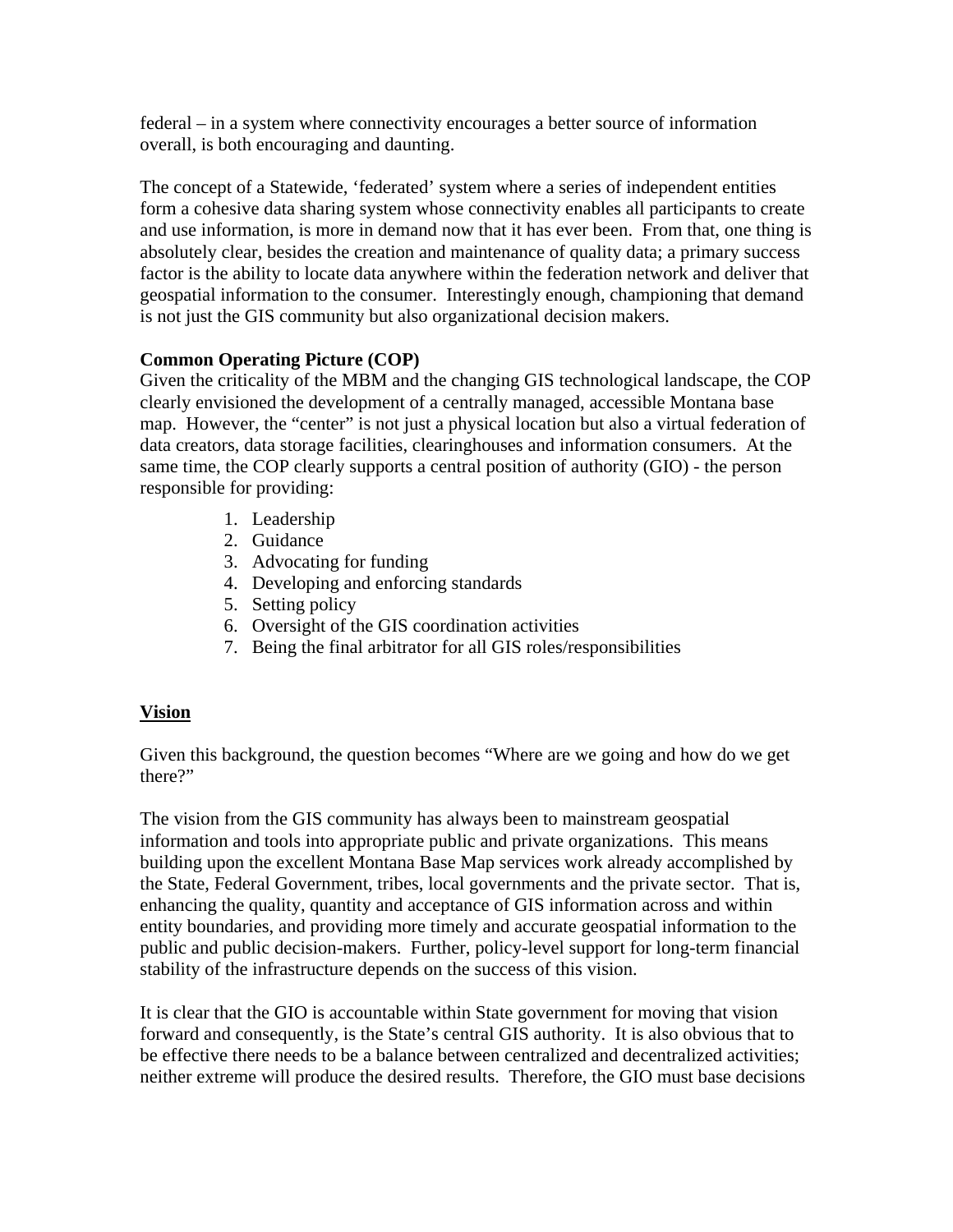concerning the role of centralized and decentralized activities on sound management principles and best practice behavior.

For example, the critical nature of Base Map theme stewardship assignments means that any entity accepting the obligation must incorporate these duties as an essential part of their everyday business processes or the base layer itself will suffer. This standard is very high. It does not mean they just "use" or "disseminate" the data; the steward must be the primary creator or statewide coordinator of the data collection and maintenance processes as one of their primary (mission critical) business functions.

Some base layers have 'natural' custodians (e.g., soils with NRCS); organizations that totally integrate the development and maintenance of these themes as part of their ordinary, mission critical business processes.

Many base map layers do not. For example, Critical Infrastructure and Structures (CIS) data has no natural custodian; there are many "users" of the information, but no single organization whose mission is to create and maintain a statewide CIS database.

The only entity having the development and maintenance of all 13 layers as part of their base mission is the office of the GIO. Therefore, it is necessary that the GIO, with advice from the Council, is the person who must decide on any delegation of this stewardship responsibility.

#### **Base Map Service Center**

If we are to realize the vision, the Montana Base Map must provide the foundation for anyone seeking spatial information about Montana. To that end, there must be a base map focal point for the State; a place where the ultimate responsibility and authority resides; a single hub - a Base Map Service Center (Center) with the GIO as its head. That is not to say that all physical control over data need reside in one location. The concept of a federation allows data to be stored and/or retrieved from many appropriate locations; the role of the GIO and the Center is to ensure this is accomplished in the most efficient and effective manner possible.

Stated another way, in order for digital geographic information to be useful to the widest audience possible and to prevent duplication of effort, data layers must be easily located, provided common formats, and be readily available when and where they are needed. Key to this is allowing access from many different starting places. It is also clear that some base map layer will have many "information contributors" who participate in the federation not just as consumers, but also as providers of data directly to the appropriate steward (e.g., local government and cadastral data). However, in many cases, agencies and organizations producing and maintaining quality data (i.e., stewards and contributors) do not have the mandate or the resources required to store and disseminate that information across the entire federation.

That is why one should not confuse this stewardship role with that of the clearinghouse or data-warehouse. While the COP clearly advocates that where appropriate data creation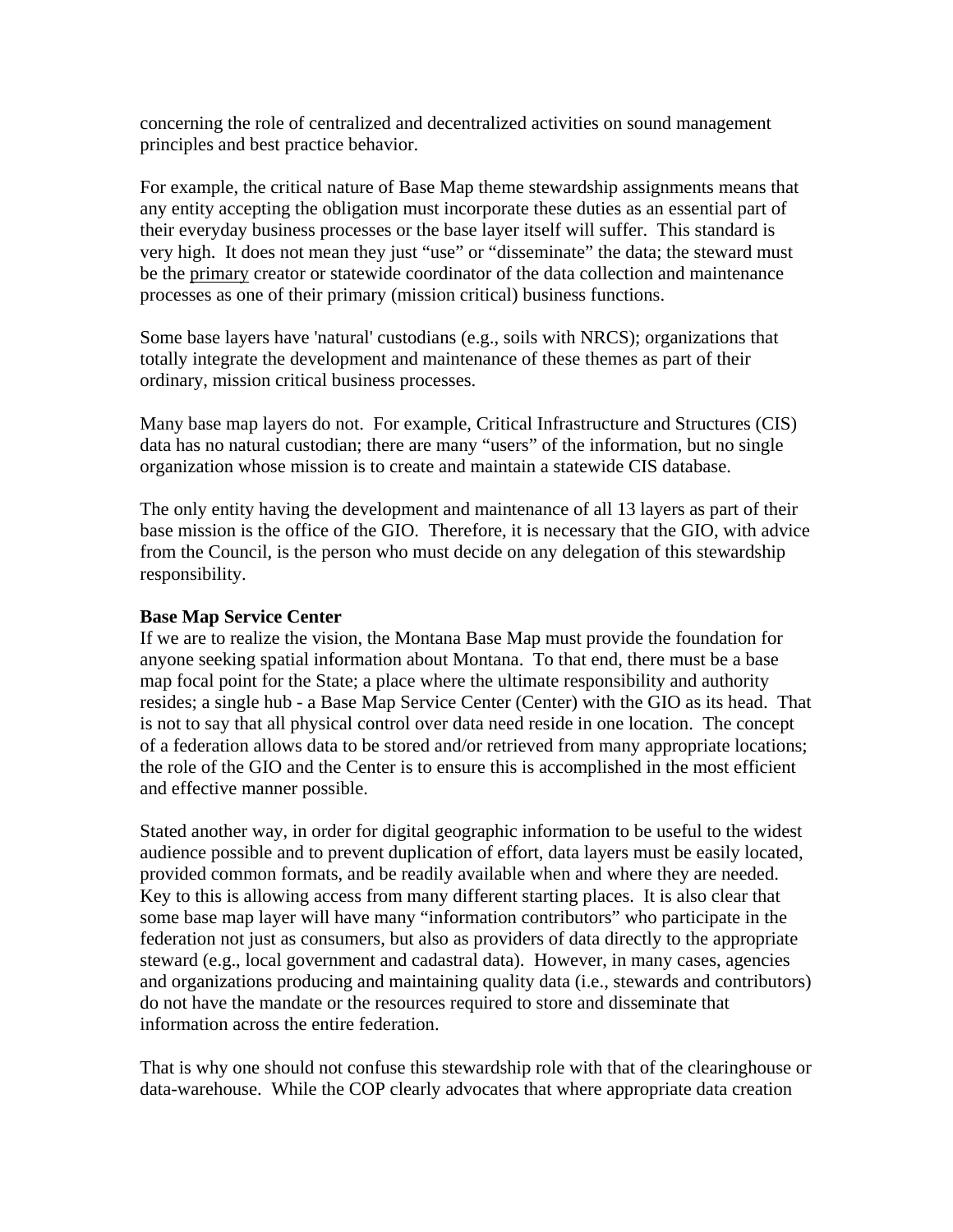and maintenance "reside" with natural custodians, it also promotes the idea that the primary clearinghouse functions of data discovery and public information transfer reside with the MSL and that the principal data-warehousing role be located in the Department of Administration/Information Technology Services Division (DOA/ITSD), and that ensuring this all happen effectively falls to the GIO and the Center.

Another responsibility of the Center is to promote continuing cooperative efforts at the agency, local government, tribal, federal, public and private sector levels. Although all the partner agencies and organizations are primarily responsible for developing and implementing GIS technology for their in-house use, Montana needs to be even more successful in implementing technology transfer and resource sharing. Interagency partnerships have and will continue to greatly facilitated the development of GIS within many organizations, including providing access to technology that would otherwise be beyond the reach of many entities and affording cooperating organizations the basis for long-term staff and infrastructure sharing. Presently, a federation of these organizations are contributing to infrastructure costs sharing (e.g., Orthoimagery flyovers), the use of a common data warehouse and clearinghouse, and participation in a shared expertise pool of GIS specialists, programmers, and other IT staff (e.g., the Montana Association of Geographic Information Professionals - MAGIP), but more needs to be accomplished.

Finally, another role of the Center is as a primary promoter of geospatial data and tools within and across public organizations. It is a common perception among GIS professionals that the policy makers who allocate resources do not always understand the value of geospatial information and analysis. Historically, the GIS community has done a poor job of communicating the "business value" of geospatial tools; instead concentrating on the value of the data. If the use of these tools is to become widespread, bridging the real or perceived "chasm" that exists between GIS technical leaders and policymakers is crucial. The best way to accomplish this goal is by "speaking" the language of business, and by approaching these discussions from the top down rather than the bottom up. Rest assured, education needs to continue at the lower and middle organizational layers, but the GIS community must bring public decision-makers into the deliberations to ensure long-term success, and the focal point for accomplishing this should be the GIO and the Center.

Designating one GIS focal point within State government begins to define and clarify GIS roles and responsibilities. It provides a decision-point where issues can be aired and resolved. It affords the State with a single contact point where individuals and organizations wanting information about GIS can go. The Center is the central point in the development of the State's long-term geospatial direction and the primary statewide advocate for that vision. Creating a Center will reduce costs and increase information viability by concentrating technical expertise and reducing data development duplication, while continually enhancing the quality and quantity of Base Map information. Additionally, it facilitates the proliferation of GIS technologies to appropriate government business processes by providing a central marketing arm for advocating the value of geospatial tools to the public decision-making process. Finally, the Center is the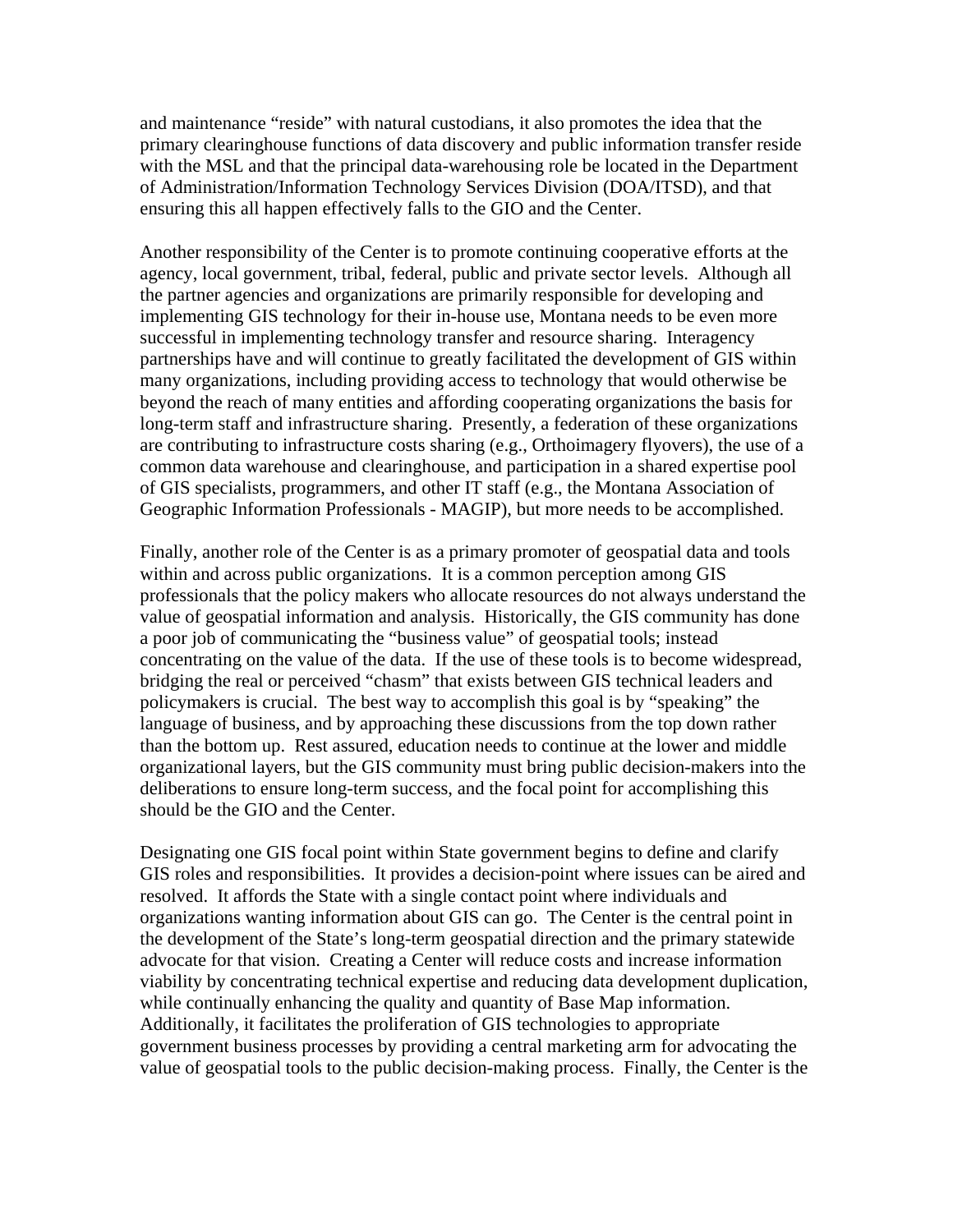group that can best advocate with public decision-makers for adequate, statewide geospatial funding.

The following is a graphical representation of the Center concept:



Thus, the Center is the organization headed by the GIO and, with the advice of the Council, has primary accountability for all Montana Base Map layers. Additionally, it is the institution responsible for coordination of geospatial activities among State agencies and between those agencies and local governments, tribes, and the Federal Government, and for advancing the value of geospatial data and tools to the public decision making process. It is the place where long-term vision is set and conflicts can be resolved.

## **Summary**

In contrast with its relatively obscure beginning and limited focus, Geographic Information System technologies are now experiencing rapid changes. These technological developments are in turn spurring exponential growth in the demand for GIS applications. This situation presents a unique set of challenges and opportunities to administrators, managers, technical specialists and the customers they serve.

As GIS technology and relative importance of the services it delivers to organizational operations has advanced, there been a shift in the creation, management and dissemination of GIS information, and in the integration of GIS tools into the business of government. Although Montana has been at the forefront of GIS technological developments, maintaining this status will require continuing innovative work to collaboratively incorporate and adapt.